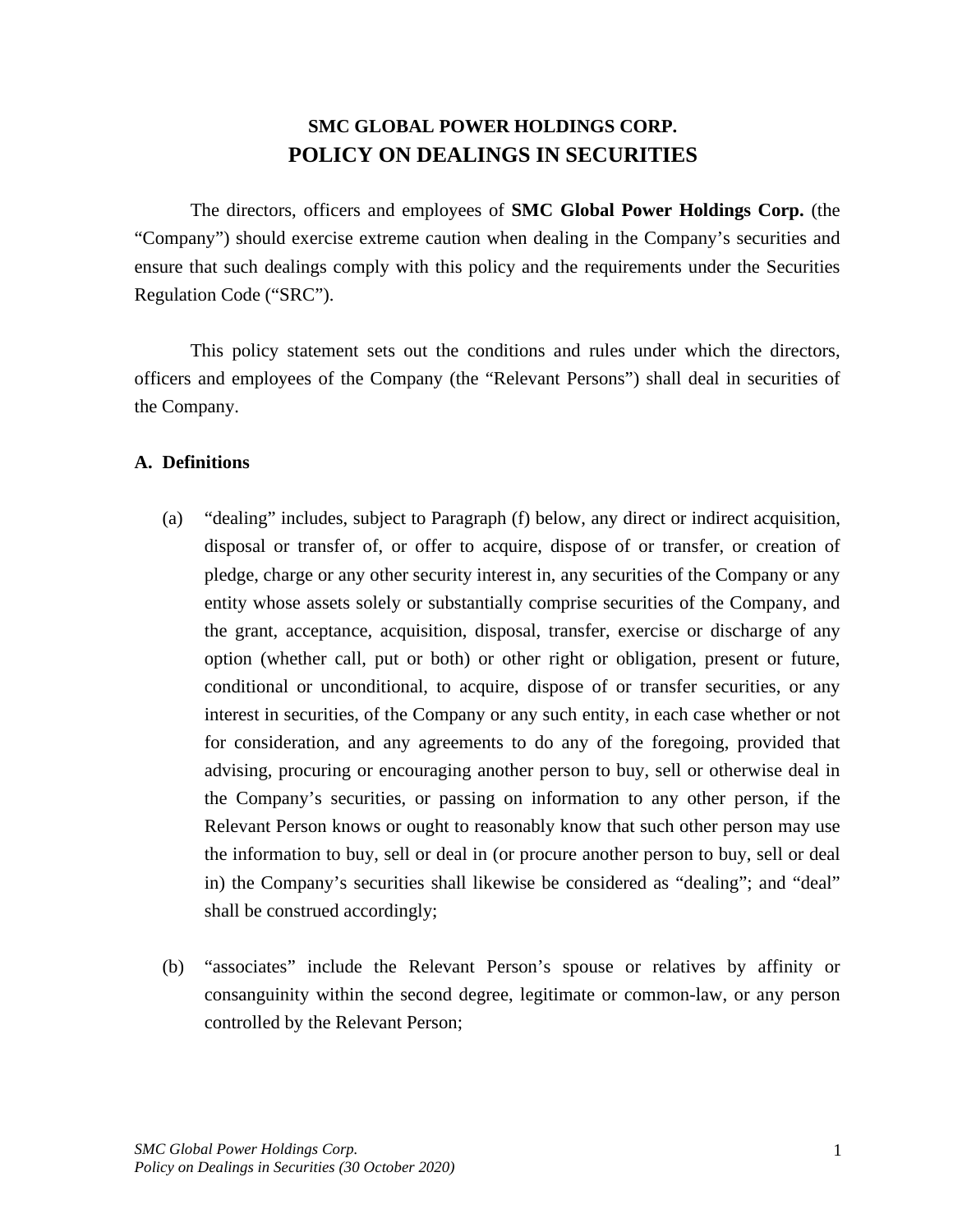- (c) "beneficiary" includes any discretionary object of a discretionary trust (where the Relevant Person is aware of the arrangement) and any beneficiary of a nondiscretionary trust;
- (d) "securities" means the securities defined in Section 3.1 of the SRC, as amended from time to time, issued by the Company;
- (e) "material non-public information" refers to information relating to the Company that (a) has not been generally disclosed to the public and would likely affect the market price of the Company's securities after being disseminated to the public and the lapse of a reasonable time for the market to absorb such information; or (b) would be considered by a reasonable person as important under the circumstances or influence persons who commonly invest in the Company's securities in determining whether to buy, sell or hold the Company's security.
- (f) notwithstanding the definition of "dealing" in Paragraph (a) above, the following dealings are not subject to the provisions of the Code:
	- (i) taking up of entitlements under a rights issue, bonus issue, capitalization issue or other offer made by the Company to holders of its securities (including an offer of shares in lieu of a cash dividend) but, for the avoidance of doubt, applying for excess shares in a rights issue or applying for shares in excess of an assured allotment in an open offer is a "dealing";
	- (ii) taking up of an offer made by the Company under its employee stock purchase plan or long term incentive plan for stock options;
	- (iii) allowing entitlements to lapse under a rights issue or other offer made by the Company to holders of its securities (including an offer of shares in lieu of a cash dividend);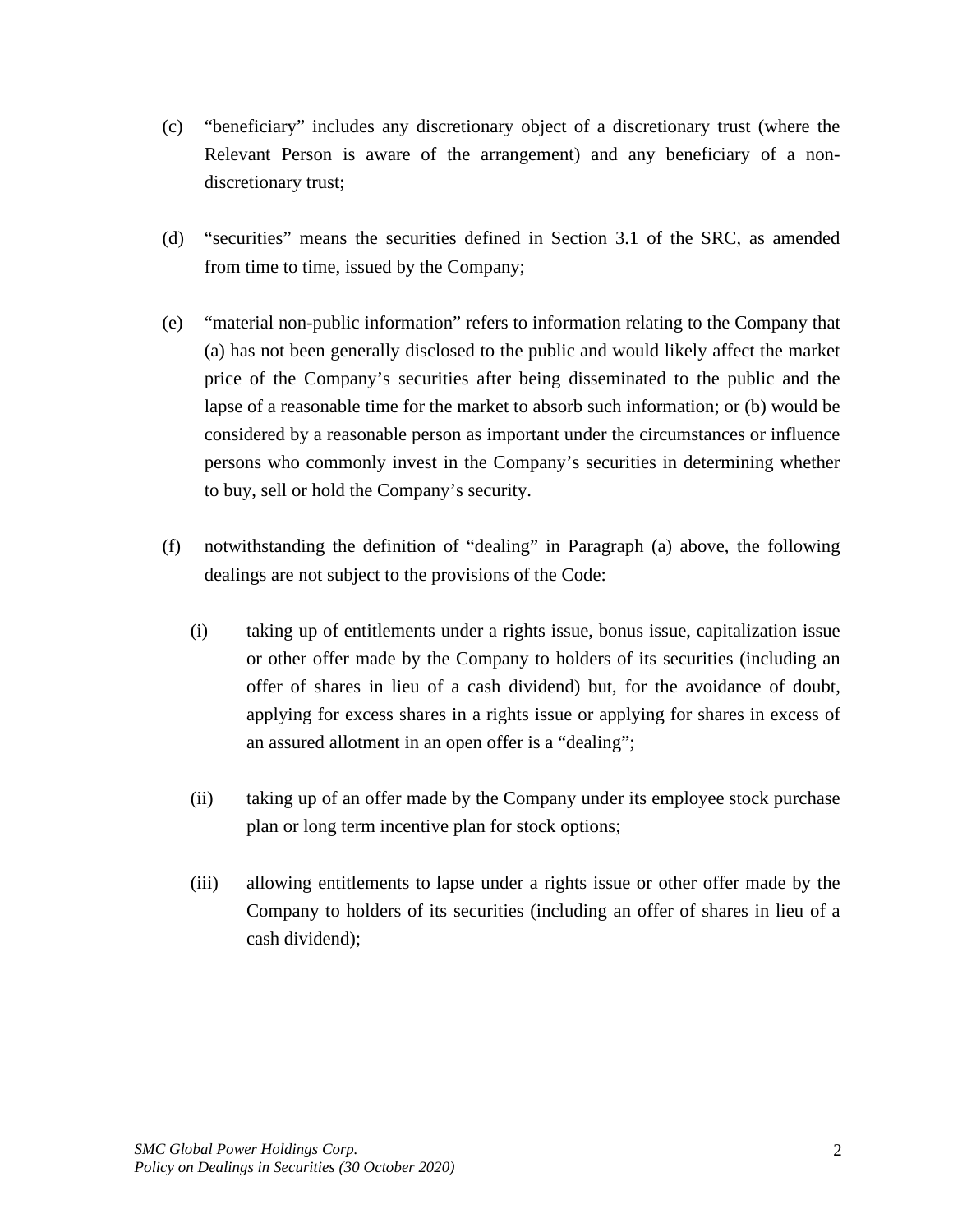- (iv) exercise of share options or warrants or acceptance of an offer for shares pursuant to an agreement entered into by the Relevant Person and the Company before a period during which the Relevant Person is prohibited from dealing under this policy and/or the SRC at the pre-determined exercise price, being a fixed monetary amount determined at the time of grant of the share option or warrant or acceptance of an offer for shares;
- (v) undertakings to accept, or the acceptance of, a mandatory tender offer for shares in the Company made to shareholders; and
- (vi) an acquisition of qualification shares by a director where, under applicable law and/or the Company's constitutional documents, the final date for acquiring such shares falls within a period during which the director is prohibited from dealing under this policy and/or SRC and the director cannot acquire such shares at another time.

For purposes of this policy, the grant to a Relevant Person of an option to subscribe or purchase the Company's securities shall be regarded as a dealing by him at the time of the grant, if the price at which such option may be exercised is fixed at the time of such grant. If, however, an option is granted to a Relevant Person on terms whereby the price at which such option may be exercised is to be fixed at the time of exercise, the dealing is to be regarded as taking place at the time of exercise.

### **B. Prohibitions**

1. A Relevant Person must not deal in any of the securities of the Company at any time when he has knowledge or is in possession of material non-public information, unless the Relevant Person (a) proves that the information was not gained from his relationship with the Company, subject to Paragraph B. 2. below; or (b) if the other party selling to or buying from the Relevant Person (or his agent) is identified, the Relevant Person proves (i) that he disclosed the information to the other party, or (ii) that he had reason to believe that the other party otherwise is also in possession of the information.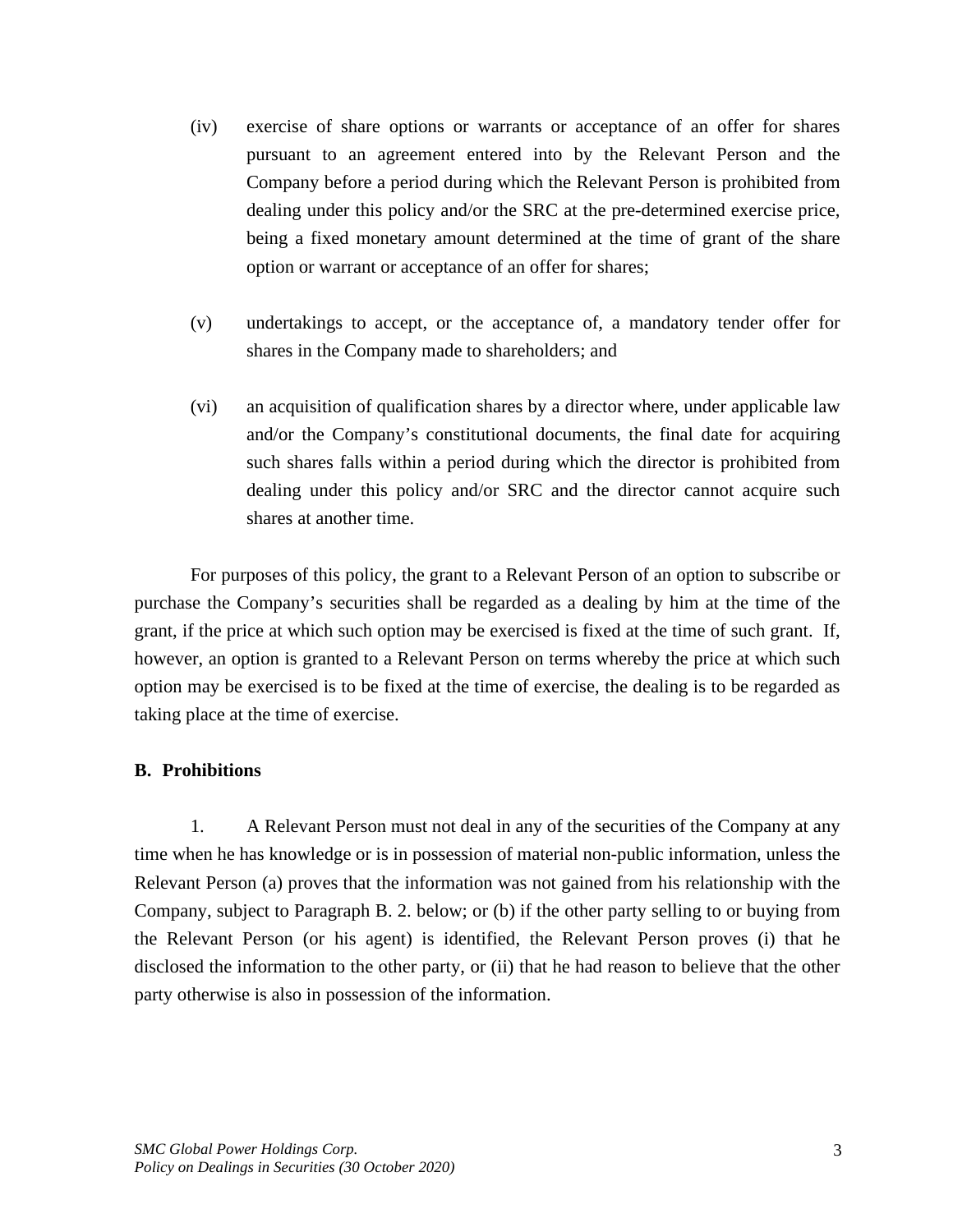2. A Relevant Person must not deal in the securities of the Company when by virtue of his position as a director of another listed company, he is in possession of material non-public information in relation to the Company's securities.

3. Relevant Persons who have knowledge or are in possession of material nonpublic information are prohibited from dealing in the Company's securities during the following periods (each a "Blockout Period"):

- (a) 10 business days before and 5 business days after the deadline for the Company to make a structured disclosure or any disclosure of its financial results for any year, half-year, quarterly or any other interim period; and
- (b) 5 business days before and 5 business days after any non-structured disclosure of any material information other than financial results.

4. Relevant Persons who have knowledge or are in possession of material nonpublic information shall be prohibited from liquidating their options or selling their shares in the Company granted under the long term incentive plan for stock options or acquired under the employee stock purchase program, as the case may be, during Blockout Periods.

Where a Relevant Person is a sole trustee, the provisions of this policy will apply to all dealings of the trust as if he were dealing on his own account (unless the Relevant Person is a bare trustee and neither he nor any of his associates is a beneficiary of the trust, in which case the provisions of this policy will not apply).

5. Where a Relevant Person deals in the securities of the Company in his capacity as a co-trustee and he has not participated in or influenced the decision to deal in the securities and is not, and none of his associates is, a beneficiary of the trust, dealings by the trust will not be regarded as his dealings.

6. When a Relevant Person places investment funds comprising securities of the Company under professional management, discretionary or otherwise, the managers must nonetheless be made subject to the same restrictions and procedures as the Relevant Person himself in respect of any proposed dealings in the Company's securities.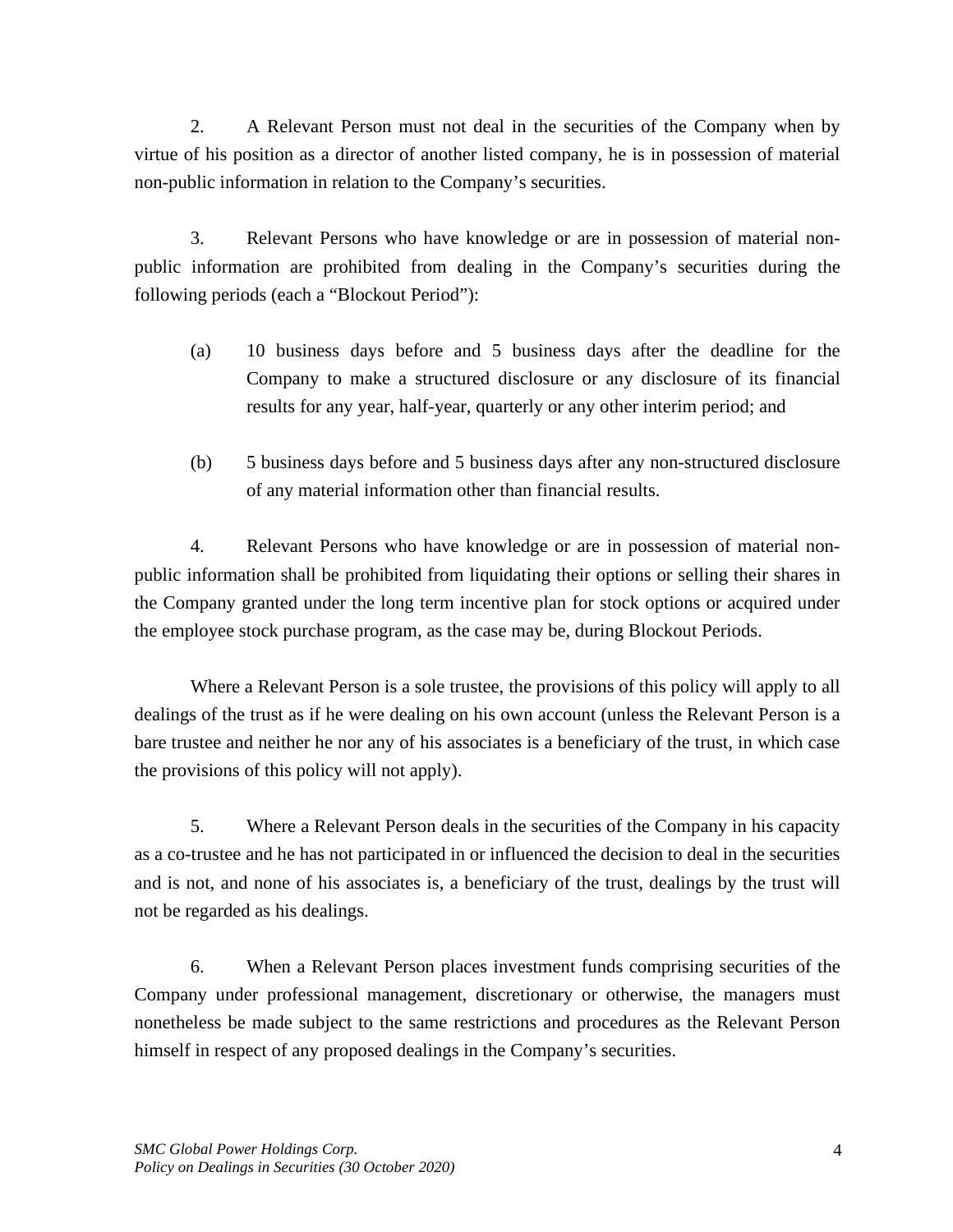7. The prohibitions on dealings in the Company's securities under this policy apply to the Relevant Persons' associates who have knowledge or are in possession of material non-public information.

# **C. Notification**

1. Any Relevant Person of the Company who acts as trustee of a trust must ensure that his co-trustees are aware of the identity of any company of which he is a Relevant Person so as to enable them to anticipate possible difficulties. A Relevant Person having funds under management must likewise advise the investment manager.

2. Any Relevant Person who is a beneficiary, but not a trustee, of a trust which deals in securities of the Company must endeavor to ensure that the trustees notify him after they have dealt in such securities on behalf of the trust, in order that he in turn may notify the Company. For this purpose, he must ensure that the trustees are aware of the companies of which he is a Relevant Person.

3. The directors of the Company must as a board and individually endeavor to ensure that any employee of the Company, or director or employee of a subsidiary of the Company who, because of such office or employment, is likely to be in possession of material non-public information in relation to the Company's securities, does not deal in those securities at a time when he would be prohibited from dealing by this policy and/or the SRC.

## **D. Disclosure**

1. Relevant Persons shall comply with the disclosure requirements under the SRC in respect of their dealings with the Company's securities.

2. The Company shall also disclose in its annual or current reports, having made specific enquiry of all directors and officers, whether its directors and officers have complied with, or whether there has been any non-compliance with, the required standards set out in this policy and SRC; and in the event of any non-compliance and an explanation of the remedial steps taken by the Company to address such non-compliance.